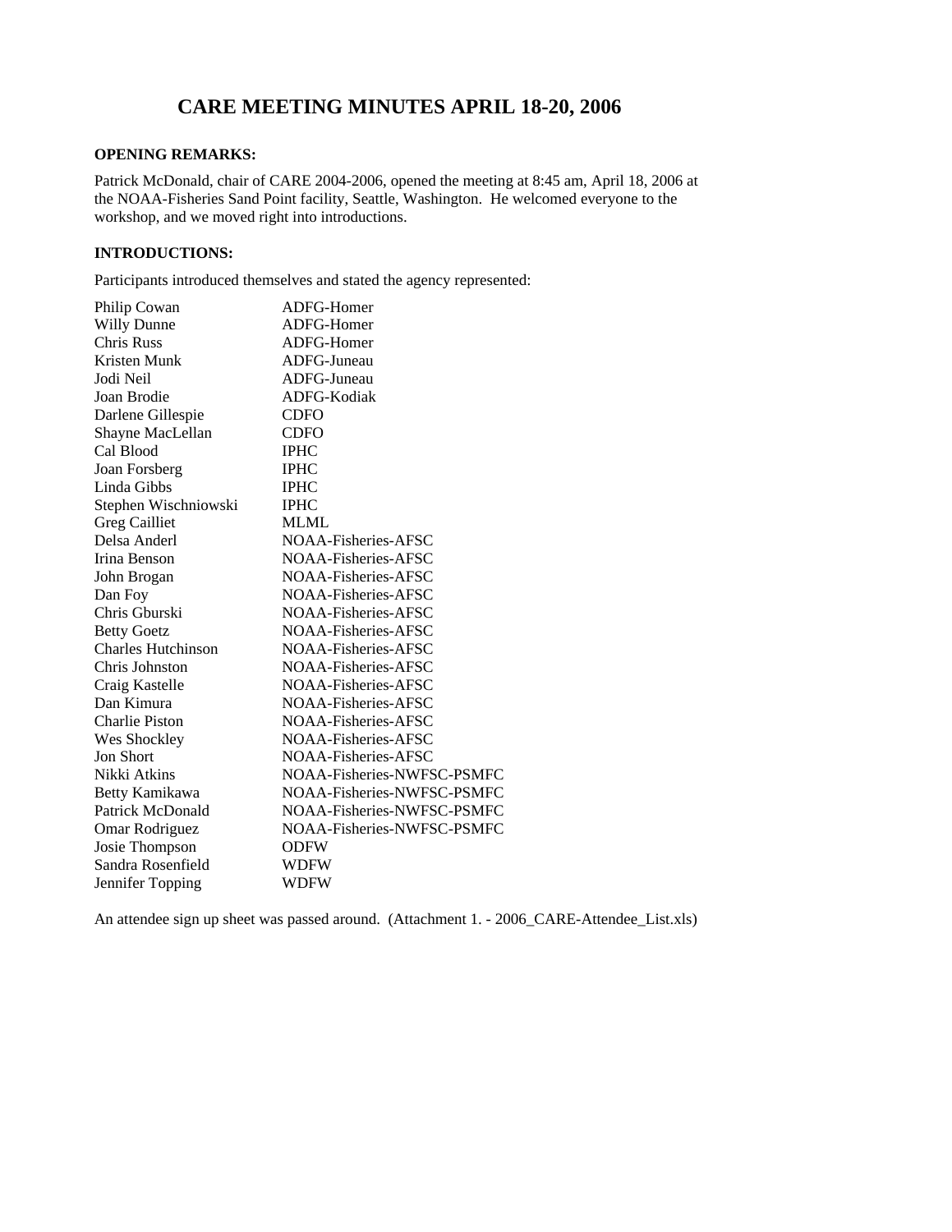Anderl and Kastelle briefly discussed some building safety protocols.

# **MEETINGS:**

McDonald and members updated everyone on upcoming meetings:

Technical Sub-Committee (TSC) - May 2- June 7, 2006 - Newport, Oregon Sablefish Workshop -  $\approx$  Jan '07 2008 Western Groundfish Conference - California Skate Symposium – July 18, 2006 - New Orleans, Dendrochronology (including a sclerochronology section) - May 30, 2006 - Newport, Oregon

# **APPROVAL OF AGENDA:**

All participants approved the 2006 agenda proposed by the chair (Attachment 2. – CARE\_Draft\_Agenda\_4\_13\_06.doc ).

# **APPROVAL OF 2004 MEETING MINUTES:**

All participants approved the 2004 meeting minutes (Attachment 3. – CARE2004draftminutesfinal.doc).

## **WORKING GROUP UPDATES:**

### **2002 CARE TO CARE RECOMMENDATIONS revisited**

**Charter:** Goetz announced there was no meeting prior to CARE. Members felt that updates were finalized at the last meeting, MacLellan recommended we look at the charter once more and pass it in order to provide guidelines for responsibilities and procedures for new members and officers. Munk added that once it was passed the Charter Committee should disband. Goetz will get some hard copies to review and final action was tabled until Thursday.

**Manual/Glossary:** MacLellan felt the lingcod and Dover sole sections could be discussed and possibly passed for entry into the manual this meeting. Lisa Lysak would like to enter the Dover sole portion in memorium to Bob Mikus. MacLellan stated that hake was fairly complete other than the need for figures and some minor text and margin questions to be addressed. There were no new changes requested for the glossary. Final actions were tabled until Thursday.

**Web site:** Short continues as web site manager. He would like to create a search form for CARE members. The manual with its new cover has been added to the site, and that was all that was required. *(Completed)*

**Summary of Age Reading Methods:** McDonald reminded members that some issues and concerns regarding this table had yet to be addressed. Some columns needed to be renamed and new ones added, to make it more valuable for users. Thoughts thrown out were placing validation elements on a second graph, the value of knowing annual production numbers as well as the number of agers associated with those numbers. To accommodate this and to make the table less unwieldy, the thought was to break the table into two. MacLellan, Short and Kamikawa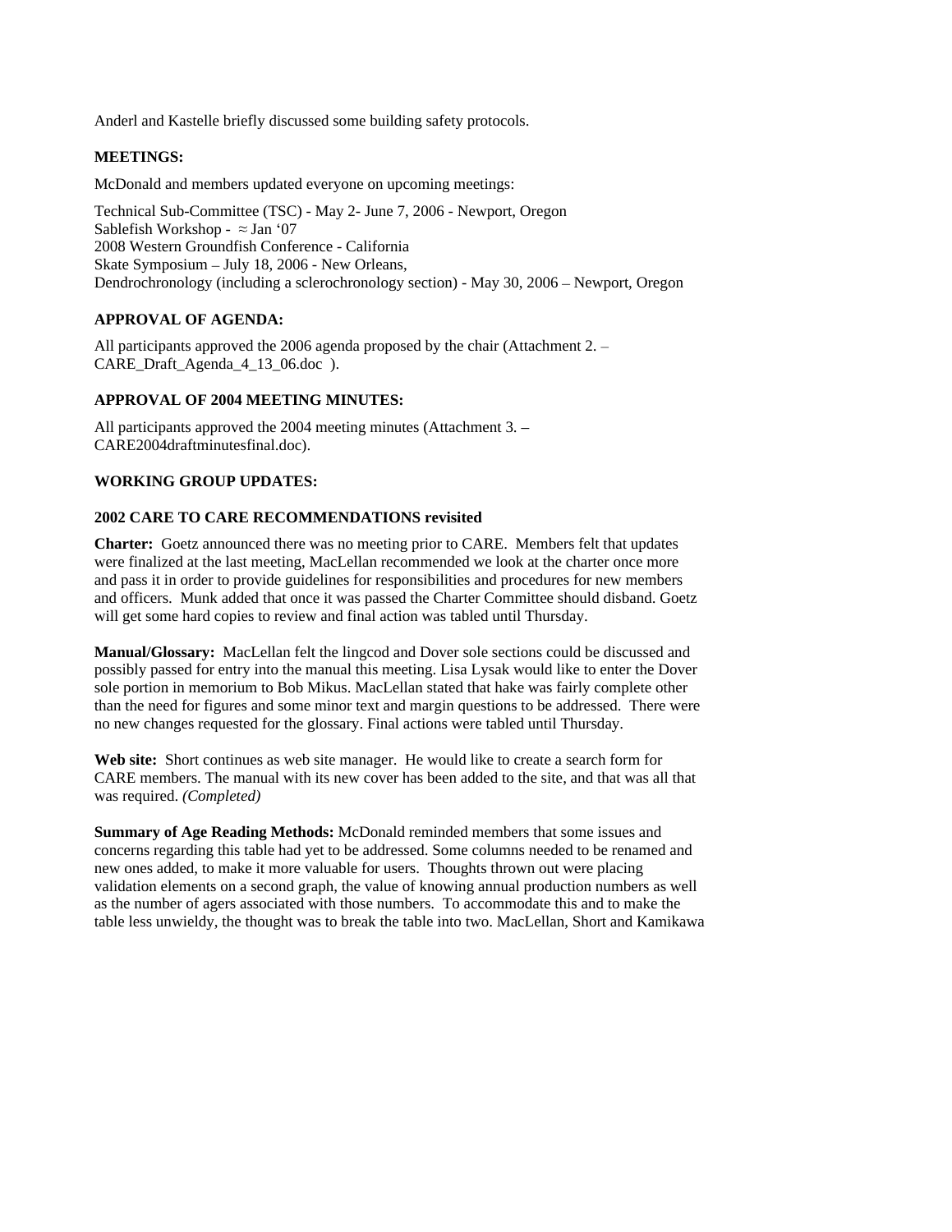formed a group to work on this. Blood felt the vice chair should update these tables annually. This would also help keep CARE members more active between biennial sessions.

**The CARE Age Structure Exchange (CASE)** form was addressed as well, proposing that it could also be more helpful to end-users. Anderl, Munk, and McDonald formed a workgroup to look into updating the form.

**Website link:** Short demonstrated some links he had added to the CARE website, where a species could be brought up and linked with the agencies involved.

**Structure exchanges:** The vice chair records and reports the exchanges. Exchanges are initiated through recommendation by the TSC or independently by the agencies. Munk reported the following exchanges:

Hake CDFO & NOAA-Fisheries-NWFSC-PSMFC Sablefish - ADFG, CDFO, NOAA-Fisheries-NWFSC-PSMFC, & NOAA-Fisheries AFSC<br>Pacific Ocean Perch (POP) – ADFG-Juneau & NOAA-Fisheries AFSC Pacific Cod - ADFG (Kodiak) & NOAA-Fisheries-AFSC

There were a total of 12 exchanges, involving 5 agencies, 10 readers, 4 species, and 613 specimens.

The 2006 sablefish exchange involved 4 agencies and 6 readers, with comparisons confined to one age estimate per agency. Each agency contributed 20-25 specimens (sharing the burden of putting a sample together), for a total of 89 specimens. The sablefish exchange is expected to be completed by June 2006.

## **AGE & GROWTH LAB OVERVIEW AND UPDATE BY AGENCY**

ADFG: Munk reported for their three lab locations at Juneau (central), Homer, and Kodiak. The Juneau lab has statewide responsibilities. The Homer and Kodiak labs have part-time agers. In Juneau, the Age Determination Unit (ADU) has three age reader positions and one support technician position. Only the technician and one age reader position is filled. Funding of the ADU is primarily through a Federal grant, with mandated responsibilities for aging of sampled commercial or research harvested groundfish. Without long term stable funding, filling another position would only reduce available work time for the current two employees. A closure this past winter of a dominant yelloweye rockfish fishery has resulted in fewer specimens for aging: yelloweye have routinely contributed to one of the higher volume/priority-species aged. The ADU database is called AegIS, "Age Information System". AegIS is still a work in progress and is presently only "age data in, age data out". Munk discussed two potential age reading concerns: underaging of rougheye rockfish (results in a "wall effect" in graphed data), and potential "range error" (due to banding vs. splitting) in aging of Southeast Alaska lingcod. She noted aging of Southcentral lingcod does not have the same problem. The ADU is conducting age related work: "otometrics" comparing somatic growth to otolith accretion; documenting otolith accretion in Pollock; and a partial age "slot" validation measuring bomb radiocarbon in shortspine thornyhead. She also mentioned distinction of two growth forms (fast vs. slow) for the tentative splitting of rougheye rockfish species, with possibility of separating these two forms by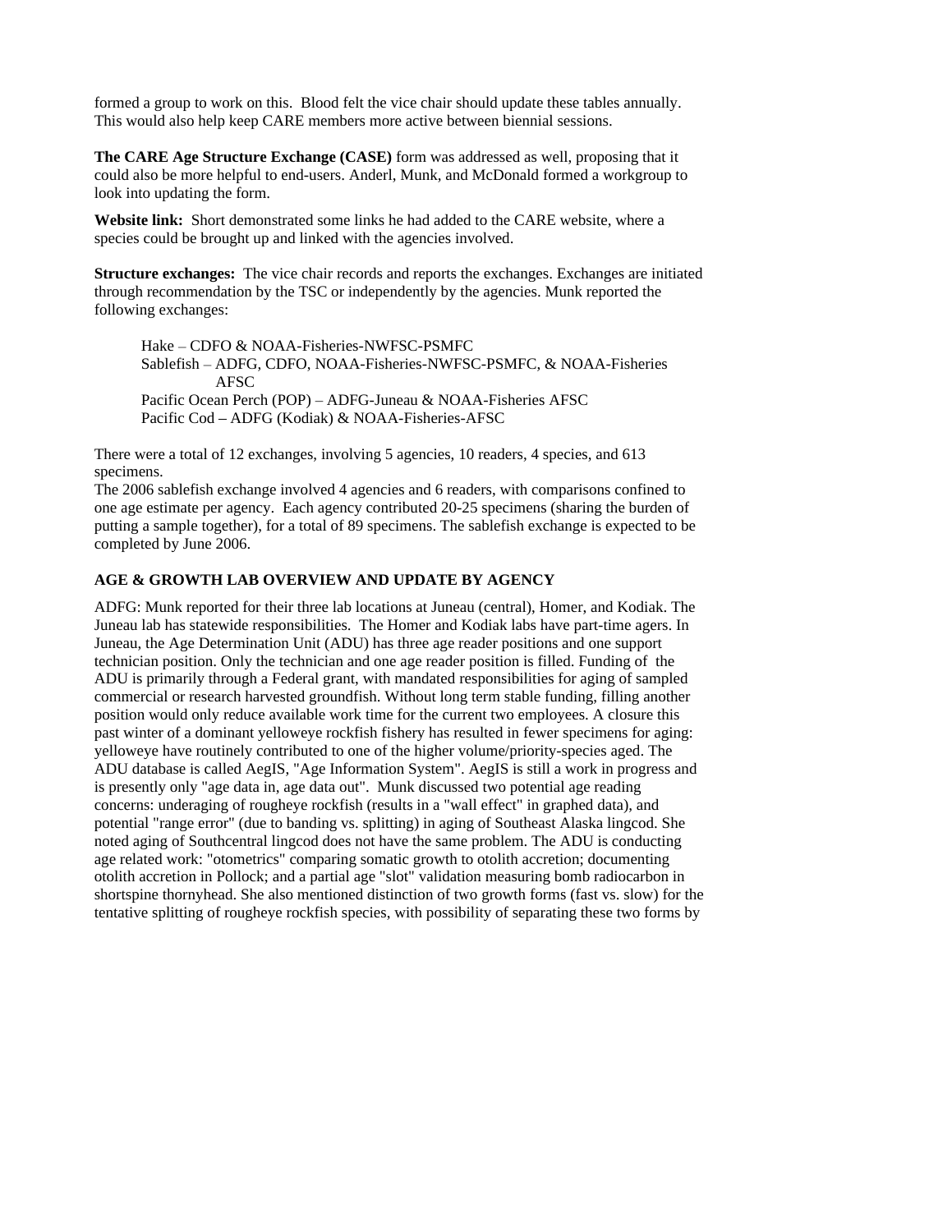otoliths. The ADU tests precision on approximately 20% of all specimens. They calculate a variety of precision statistics using an EXCEL template, however primarily use "average percent error" (APE) and apply APE control limits for species error. The Homer and Kodiak labs do a 20% precision test on species aged, between or within reader(s).

Morning Break 10:10 a.m. to 10:30 a.m.

#### *Post break announcements:*

Cal Blood will be hosting yet another potluck Weds., starting at 6:00pm, eating probably around 6:30-7:00pm. Some fishes will be provided, BYOB and hor d'oeuvres or side dish. Cal will bring maps. The contract of the contract of the contract of the contract of the contract of the contract of the contract of the contract of the contract of the contract of the contract of the contract of the contract of th

Joan Forsberg is collecting \$ for the mugs and t-shirts.

Greg Cailliet will be arriving tomorrow from Moss Landing and give his presentation on their projects. The contract of the contract of the contract of the contract of the contract of the contract of the contract of the contract of the contract of the contract of the contract of the contract of the contract of the

# **AGENCY UPDATES (cont.)**

*CDFO***:** MacLellan reported there are nine - ten people on staff, ageing 50-80% of the time. One person is totally dedicated to salmon age database doing little to no age determination. They are looking into succession planning with many agers within 2-5 years of retirement. FTE and salary caps may hinder hiring. Numbers of fish aged are set by a priority committee where caps are also established. These caps have helped to establish schedules. The Species at Risk Act (SARA) has affected how or whether a species is listed. This enabled some funding to be earmarked for certain rockfish species and provided funding to hire an additional reader to age these species. CDFO has added thornyspine to species that is requested to age in 2006. Sardines may also be aged as herring samples may decline this coming year. Some work on developing a few shellfish species such as urchin, geoduck and horse clams has occurred. Four new compound scopes have been purchased, miscellaneous accessories and some ergonomic parts. CDFO is also looking into microtomography (internal imaging) and its potential use, as it could imply no otolith processing. Recent research included a Pacific cod ageing study. (See Attachment 4. - CDFOSpeciesAgedPerYear...xls, for recent historical age reading numbers.)

*IPHC*: Forsberg reported that they age about 30,000 halibut annually from two main sources: survey and commercial. The IPHC has a total of 5 agers; 4 of them are production readers. The goal is to age 1500-2000/per regulatory area, of which there are nine. The lab uses Tray biens for storing their otoliths. Steve Wischniowski reported on current research at the IPHC: one project involves trace element and stable carbon/oxygen isotope analysis to determine halibut nursery origin and to determine differences between true annuli and checks. Another project is a marginal increment analysis which will be followed by an edge type study. Cal Blood added that edge codes have been problematic due to time of year most of IPHC's otoliths are collected and the wide geographic area included. Steve Wischniowski is also investigating methods for aging sleeper sharks. Age determination methods for Pacific halibut were validated in 2004 by bomb radiocarbon. The halibut radiocarbon reference curve has been used by numerous researchers validating other west coast species.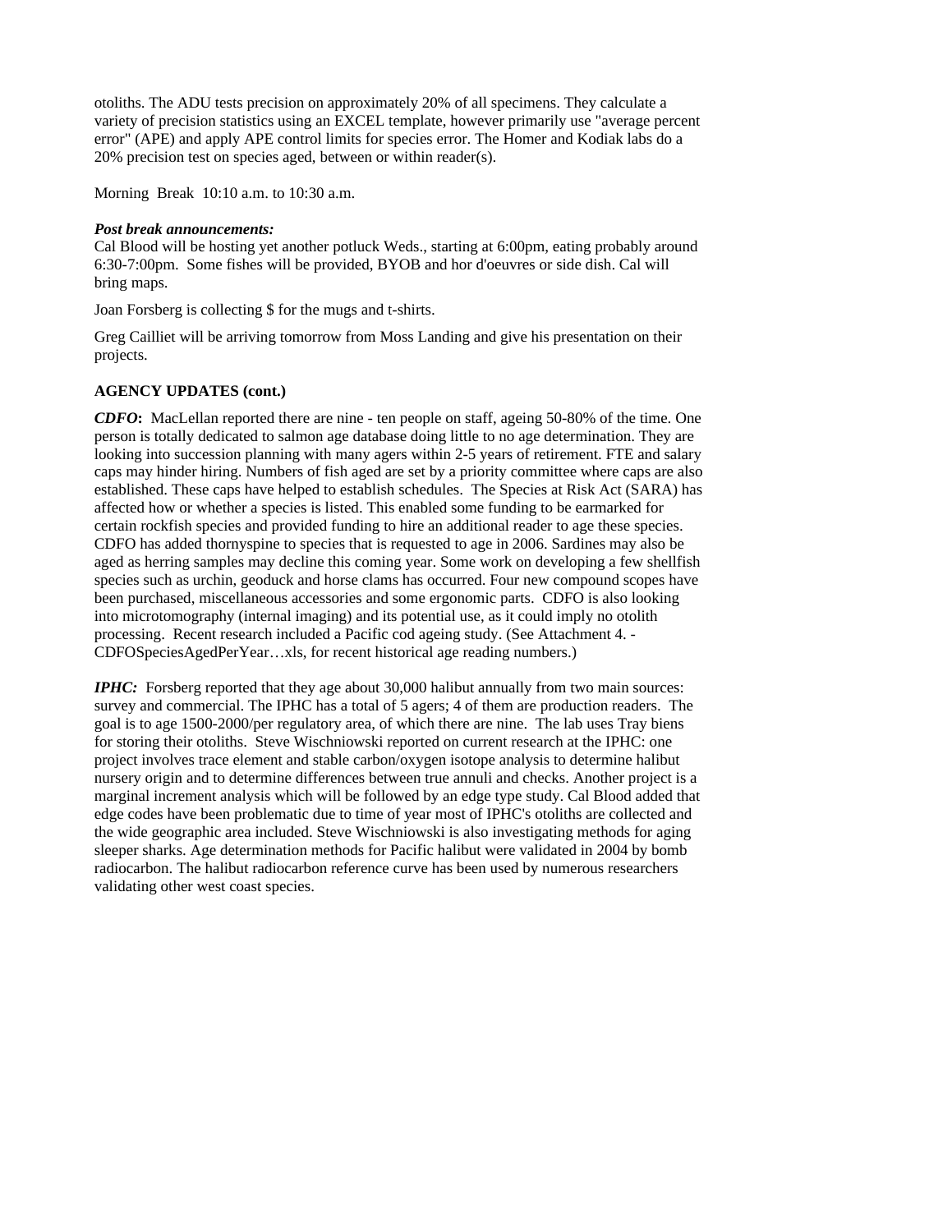*NOAA-Fisheries-AFSC:* Kimura reported that their lab has a staff of 13 of which 9 are primary agers. Quality control can be found at their website and they reage at 20%. Craig Kastelle is their validation specialist working with radiometric and C-14 bomb carbon age validation. Jon Short is the IT specialist handling AGEDATA database, website, otolith inventories, preparing otoliths for ageing, and managing the photograph website. A Biometrician serves as the overall program manager. Production ageing is handled by two team leaders: Betty Goetz, assigned to Bering Sea & Aleutian Islands pollock, rockfish, forage fish and skates; and Delsa Anderl, working with Gulf of Alaska pollock, sablefish, Atka mackerel, Pacific cod. Charles Hutchinson is assigned as specialist on new species. NMFS has embraced Ecosystem management. This has brought several newer species, other than those of commercial concern, to the forefront, ie. skate, grenadiers and sculpins. There is also pressure to age species skipped due to difficulty of ageing, to determine whether or not they are being over fished, ie. rougheye rockfish, shortraker rockfish, Greenland turbot and shortspine thornyhead rockfish. Research projects are divided between age validation work and developing ageing methods for new species. A good number of research projects and papers are completed, in the works, or nearing completion regarding age validation and age method development for new species. [www.afsc.noaa.gov](http://www.afsc.noaa.gov)

*CDFG:* no representation this year.

*ODFW:* Josie Thompson introduced herself, letting us know she has been in her new position only since Friday. She is anxious to dig into the job and looking forward to spending time looking at species of concern for her lab while at this workshop. Josie will begin working with Black rockfish.

*WDFW:* Topping reported that the WDFW lab works for Ecological Investigations and they currently have two full-time groundfish agers. This year's production species included Canary rockfish (a new species for them this year), English sole, black rockfish and spiny dogfish, while ongoing species include: misc. rockfish, lingcod, sardine, yellowtail rockfish, yelloweye rockfish, and petrale sole. They maintain a production level of 100 structures/day. Samples are precision tested, depending on species, every  $4<sup>th</sup>$ ,  $10<sup>th</sup>$ , or even every fish. WDFW is currently contracted to age dogfish spines for the UW dogfish program for the next five years.

*NOAA-Fisheries NWFSC-PSMFC:* Kamikawa and Rodriquez filled us in on the activities at their lab. Money has been expended to make ergonomic upgrades to their equipment. Their ageing is driven by stock assessments. They currently have 6 full time agers and aged 66,000 structures the past two years. Ageing priorities for 2006 include sablefish, Pacific hake, darkblotched rockfish, Pacific Ocean perch, canary rockfish, English sole and arrowtooth flounder. Different age structures/techniques were assessed for petrale sole and English sole and the lab will age these new species as well as arrowtooth flounder, using the break and burn method. Pacific hake research that involves annual growth increment measurements to examine environmental effects on growth is ongoing. In 2005 two agers visited the CDFO lab in Nanaimo for a hands on ageing session for POP and hake.

Lunch break 12:10 p.m. to 1:40 p.m.

### **RECOMMENDATIONS**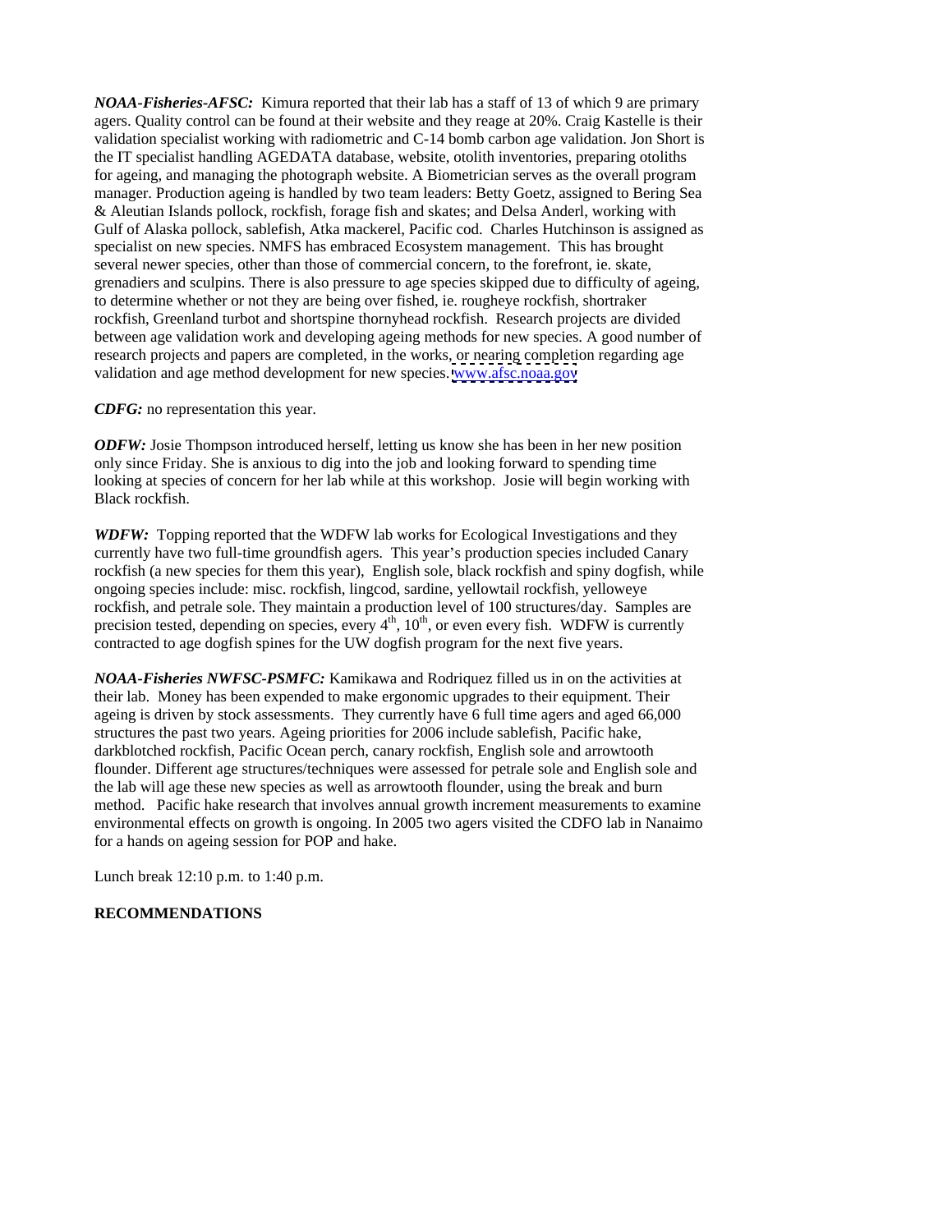## **2005 TSC TO CARE RECOMMENDATIONS.**

There were no recommendations to CARE from the 2005 meeting of the TSC.

# **2004 CARE to CARE:**

McDonald revisited 2004 recommendations. Some discussion ensued regarding the feasibility of hands on workshops between the biennially held CARE workshops. Travel and funding issues would probably always be an issue, and funding for specific species would probably need to be driven by the data users. MacLellan stated that it was probably inevitable that these workshops be on an as needed if able to (\$) basis.

The statistics chapter recommended to be added to the manual in 2004 is still in progress.

Rodriguez expressed a concern that the CARE manual states samples collected in June and July should not be exchanged due to edge difficulties, yet samples continue to be collected at that time and become part of exchanges. Members admitted that it cannot always be avoided, but should be attempted. Rodriguez thought the wording could be adjusted in the manual.

# **PRESENTATIONS**

# **Craig Kastelle (NMFS): Age Validation of POP using Bomb Radiocarbon**

With POP being the most abundant and commercially important rockfish species harvested it is important to establish as much accuracy in age determination as possible since ages are used to determine the harvest quotas. POP ages are generally less than 20 years, some over 50 years, and the maximum age around 100 years. Previous work pooled otoliths, not validating them on an individual fish basis where structures were selected for fishes born during Bomb testing years. Kastelle concludes that ages have been validated for fish between the ages of 18 and 47 years with bomb radiocarbon. There is some possible underageing.

Wischniowski added that the method can't get closer than  $\pm 3$ .

# **Darlene Gillespie (CDFO): Progress on Developing a Method for Ageing Pacific Cod**

CDFO began a 2 year process of looking at different structures for ageing their Pacific cod to determine which would be the most reliable for production ageing. First Year: the 1<sup>st</sup> and  $2<sup>nd</sup>$  dorsal fin ray sections of younger fish 20-60cm size, 0-2 years were first looked at because they were best supported by length frequency data. For otoliths, thin sections and baked thin sections were used. They found that the  $1<sup>st</sup>$  to  $3<sup>rd</sup>$ annuli on thin sections were the most vague due to checkiness, and that it was best to start their thin sectioning as close to the base as possible. 5-6 sections per ray were taken. Three agers read all structures and the following conclusions were made:

All readers had a greater confidence in ages derived from dorsal fin rays. First and  $2<sup>nd</sup>$  dorsal fins produced more consistent ages than either otolith preparation. The contract of the contract of the contract of the contract of the contract of the contract of the contract of the contract of the contract of the contract of the contract of the contract of the contract of t

APE was lowest for dorsal fins across all age groups

There was less overlap in length at age and annuli measurements for fins vs. otoliths.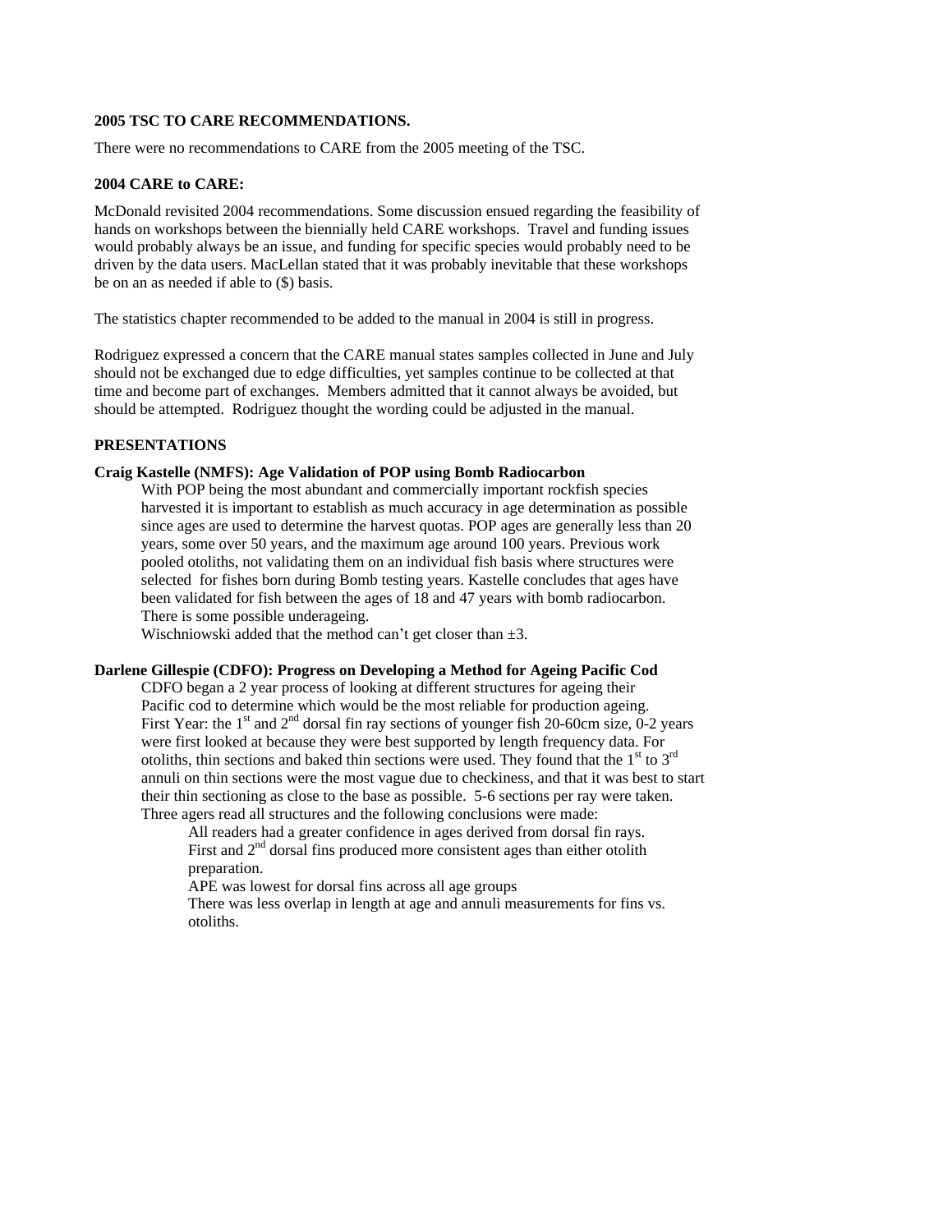During the 2<sup>nd</sup> year of the study dorsal fins were collected from 500 cod ranging in length from 20-80 cm. Approximately  $5 - 6$  sections were taken starting from the base of the fin-rays. Two readers aged all  $1<sup>st</sup>$  dorsal fin XS (not independent) and resolved. Measurements of the  $1^{s\bar{t}}$  -4<sup>th</sup> annuli were taken along the longest axis. Ageing criteria were established for ageing Pacific cod using fin rays. In determining a final age, generally all fin sections were looked at. Some checkiness and vagueness is still a problem, but not as great as with otoliths. Data analysis of annual growth measurements appears useful in establishing location of the 1st & 2nd annulus. CDFO will continue to investigate the use of dorsal fin rays to age Pacific cod next year and refine the age criteria once data analysis of 2004 samples has been done.

#### Afternoon Break  $3:20$  p.m.  $-3:40$  p.m.

**Charles Hutchinson (AFSC):** Developing Ageing Criteria for Shortraker Rockfish: Beginning in 2000, the AFSC Age and Growth Program began investigating new methodologies for ageing shortraker rockfish. The methodology known as thin sectioning proved better than the break and burn method at eliminating burning artifacts and glassy areas in the reading surface of the otolith. Hutchinson felt the preparation of shortraker otoliths had been refined and was aiding agereading positively. Using the thin section method, three different strategies were examined based on growth patterns seen on the otoliths, including determination of a "transition age," an age where the fish's somatic growth slows. Ages using the different strategies were compared to radiometric ages to determine which strategy was most accurate. The use of radiometrics was also used to validate the transition age in shortraker rockfish. Brief description of the three age reading methods: Strategy 1 involved lumping annuli, in which they felt they were underageing. In Strategy 2, annuli were split out and the result was overageing. Strategy 3 was a combination of the two, whereby lumping was felt appropriate up to a critical transition year of approximately 23 years. The samples will be retested using a transition year of 20. Charles plans to have the ages retested with a second reader. Conducting radiometric work and also applying bomb radiocarbon, if he can get enough older fish, would be extremely valuable in age determination/validation of this difficult to age species. The contract of the contract of the contract of the contract of the contract of the contract of the contract of the contract of the contract of the contract of the contract of the contract of the contract of the c

**Jodi Neil (ADFG): Age Validation of Shortspine Thornyhead Rockfish Using Bomb Radiocarbon:** Jodi is currently grinding Shortspine thornyhead rockfish otoliths down to their core to the first year of growth. This will allow for a partial age "slot" validation using the bomb radiocarbon signal put into the environment during the 1950's and 1960's.

(Brief discussion ensued re: post bomb testing validation. The slow downward curve of Bomb C-14 during the post testing years would make validation very difficult. Did Chernobyl leave a mark?)

**Jon Short (AFSC) – Age reading demonstration; an interactive ageing program:** Jon gave us a show and tell demonstration of ARD or Age Reading Demonstration which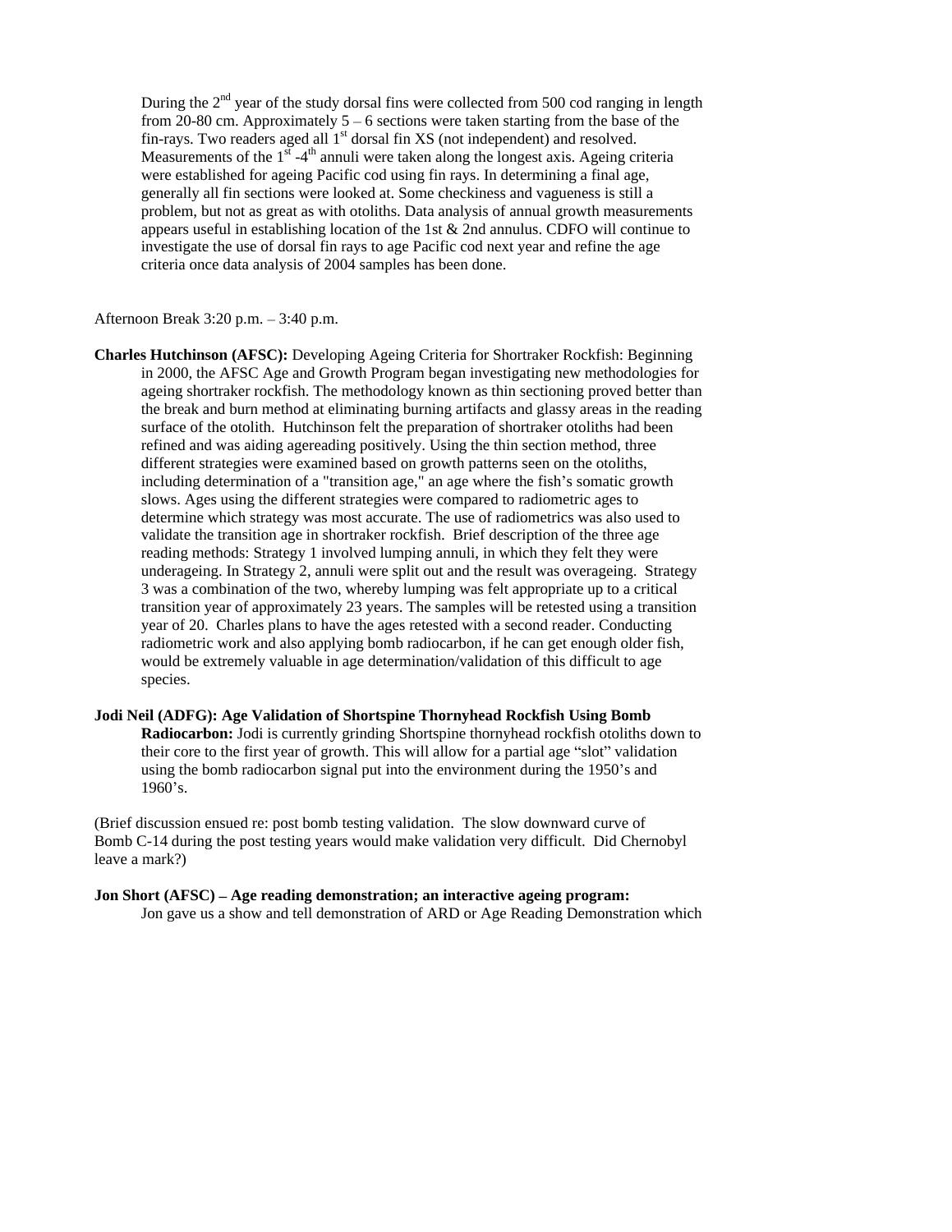he has put together on the AFSC website. Nine species are included in the demonstration, with photos of otoliths of varying degrees of ageing difficulty for each species. A visitor to this site can click on the annuli, ageing the specimen, and then check their work with another click. The Demonstrations can show the public, stock assessors and other agers, how and what we do. Look for it at [www.afsc.noaa.gov](http://www.afsc.noaa.gov) along with other  $\sim$  - field Code Changed cool stuff for agers.

**Field Code Changed**

# **Shayne MacLellan (CDFO) – Greenland Halibut Ageing Workshop Summary:**

Shayne described the workshop which she and Delsa attended in St. John's, Newfoundland. The Greenland Halibut is a species aged by many agencies. The agencies were not in agreement as to how or what structures to age. The Russians were using scales. . Winnipeg had been looking at a variety of aging methods. With otoliths, now taking precedence, different methods were being investigated including whole otolith ageing, baking otoliths, thin sections, acetate peels, staining, and the use of different lighting techniques. In learning about CARE they have realized they don't totally need to reinvent the wheel.

McDonald thanked the presenters, who were awarded a thankful round of applause.

### **ELECTION OF 2006-2008 OFFICERS**

Prior to the nomination and election of officers, MacLellan announced that Nanaimo would like to host CARE in 2008 if members felt it would be feasible or desired, mentioning international travel restraints. It is the 100<sup>th</sup> year anniversary of the Pacific Biological Station, and would be a fitting addition to the celebration. Members liked the suggestion and Brodie added that taking on an officer duty would probably assure that person's attendance.

## **Chair: Kristen Munk Vice Chair: Shayne MacLellan Secretary: Jodi Neil**

All officers were elected unanimously.

Adjourn for the day, 5:10 p.m.

#### **Wednesday, April 19, 2006**

#### **PRESENTATIONS (cont.)**

*MLML:* Greg Cailliet reported on age validation research being carried out at Moss Landing Marine Laboratories and the Pacific Shark Research Center. MLML is part of the California State University system, and therefore is, primarily involved in educational activities, much of which involves graduate student (M.S. thesis) research. PSRC is a federally-funded chondrichthyan research facility housed within MLML.

Cailliet's colleague. Allen Andrews, is the primary person leading the radiometric age validation work, both using natural radionuclides like Radium 226 and Lead 210 ratios and bomb radiocarbon. With chondricthyian species (sharks and rays) vertebrae, dorsal spines, caudal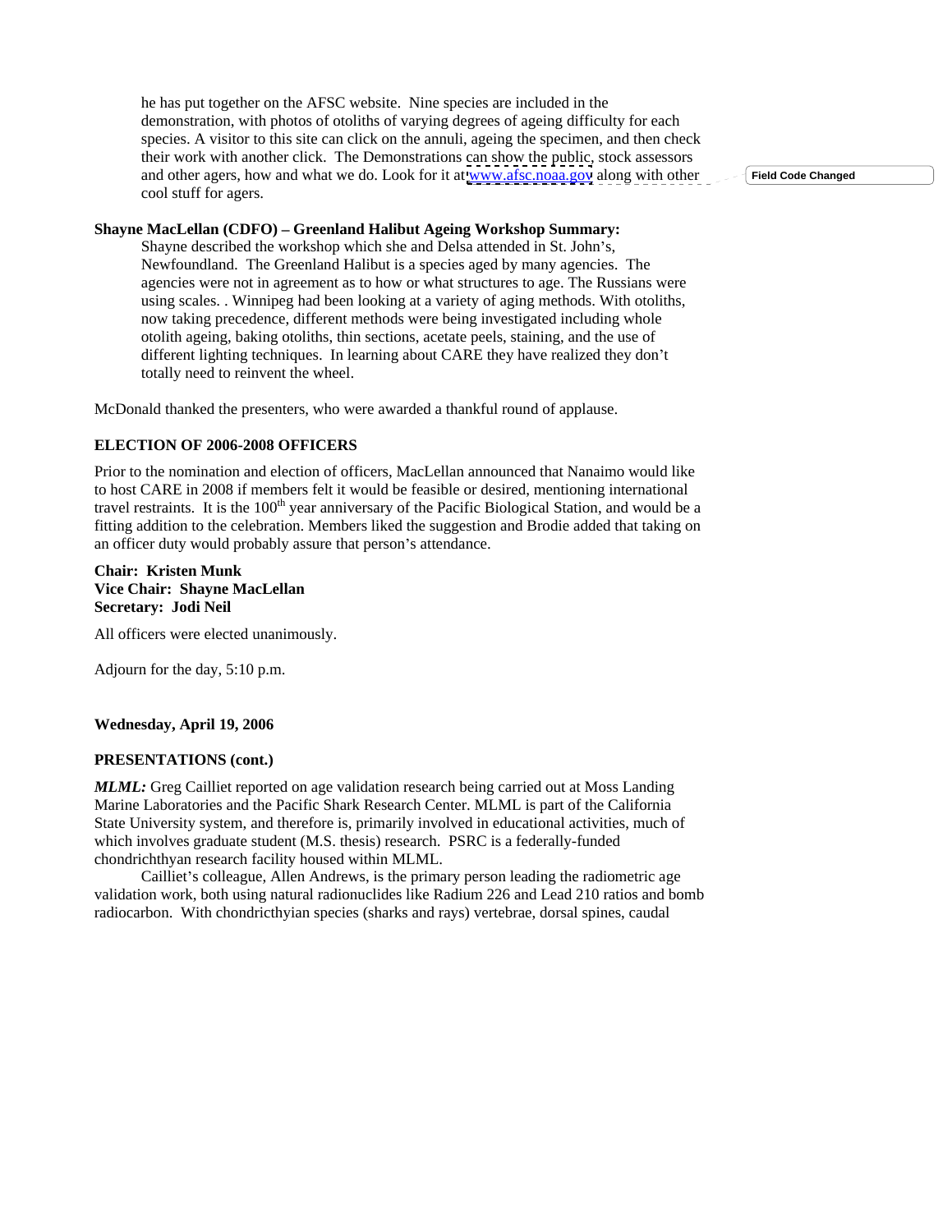thorns and neural arches have been used for ageing. MLML and PSRC operate by stimulating students to come up with thesis' projects, many of which involve radiometric analysis for age validation of various bony and cartilaginous fishes. Although radiometric applications did not work for cartilaginous fishes (sharks), they were able to conclude that many deep-sea fishes such as rockfishes (species in the genera *Sebastes* and *Sebastolobus*) are long-lived, ranging up to a hundred or more in total longevity. Skate and shark validations have also been attempted, some of which were suggested, and several more species are in progress. Recently, work conducted on corals for biogenic habitat studies, have confirmed that the extreme longevities of some of their colonies have made them also highly vulnerable to trawling activities. The red tree coral lives 100 years, while bamboo coral and precious coral could possibly live to older than 200 years.

# Scope work and discussions from 9:30 a.m. - noon at scheduled work stations.

Morning Break 10:00 a.m. to 10:20 a.m.

Lunch 12:00 p.m. to 1:15 p.m.

Continue with collaborative scope work and discussions.

Adjourn for the day, 4:30 p.m.

Potluck social hosted by Cal Blood and family this evening at 6p.m.

## **Thursday, April 20, 2006**

Continuation of collaborative scope work 8:00 a.m. - 11:05 a.m.

### 11:05- noon: Wrap-up Group Session

Anderl, Munk and McDonald brought back their workgroup draft on the CASE form. Members viewed the form, which should be more useful to end-users. The form was unanimously accepted with minor modifications and the pdf or Excel version of this form will be placed on the website and linked to the exchange table.<br>Kamikawa, MacLellan and Short worked on the Summary of age Reading Methods table,

reworking the unwieldy table into two separate tables, one table is proposed to contain species age methods by agency and validation to date, while the other would list how many of what species and number of readers, for total age per year. It was suggested that perhaps a key be added for acronyms, and it was recommended that the summaries be updated annually via the vice chair.

McDonald made a motion to accept the revised forms and tables. Brodie  $2<sup>nd</sup>$ , motion was , motion was approved unanimously. (Attachments  $5 \& 6$ , drafts, still being worked on.) The above two form updates are formalized below as recommendations under 2006 CARE Age Reading Workshop Recommendations.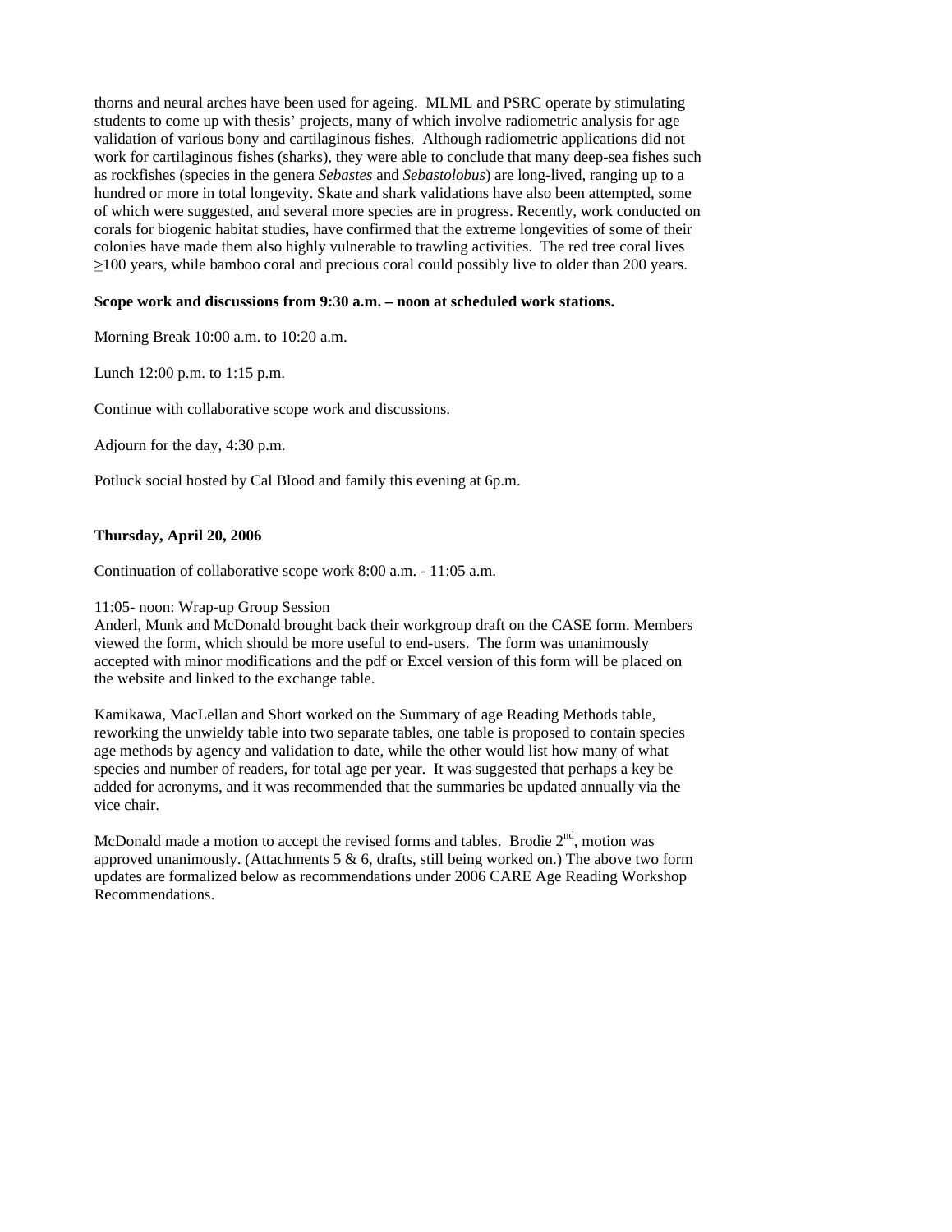McDonald inquired as to folk previewing the Charter. Brodie made a motion to accept the member charter, Goetz 2<sup>nd</sup>, there were no objections. (see Attachment 7.) Upon reviewing 2004 minutes, this had already been accomplished. The Charter committee officially disbanded.

Members felt a CARE to TSC recommendation was appropriate to encourage funding for participants, in regards to holding the 2008 meeting in Nanaimo, to coincide with the  $100<sup>th</sup>$ anniversary of the PBS. The recommendation passed unanimously (see 2006 CARE Age Reading Workshop Recommendations.).

It was recommended that the lingcod and Dover sole chapters be entered into the manual on the website. McDonald motioned that we accept these chapters. Rodriguez  $2<sup>nd</sup>$ , the motion passed unanimously.

Atkins volunteered to design a logo for the 2008 CARE meeting. Newport and Nanaimo could combine efforts into this since the meeting will take place in Nanaimo in conjunction with the 100<sup>th</sup> anniversary of the Pacific Biological Station. MacLellan stressed again the importance of keeping members active between CARE meetings, and recommends that design ideas be completed a year prior to the 2008 meeting. Proceeds from items made with the logos helps purchase meeting snacks and beverages.

Munk mentioned that Michael Schirripa was uncertain the '07 Sablefish Workshop would take place, but felt that a Sablefish ageing workshop should happen for calibration and in an effort to compile reference collections.

Anderl recognized staff members from the AFSC Age and Growth Program who took time out of their day to setup, cleanup, etc. for the meeting. Group photos were taken.

### **2006 CARE AGE READING WORKSHOP RECOMMENDATIONS**

# **2006 CARE TO CARE RECOMMENDATIONS**

**1.** The CARE Age Structure Exchange (CASE) table presently identifies inter-agency exchanges occurring on species of interest to the TSC, or other inter-agency calibrations as needed. CARE recommends to itself to modify the CASE table and process. We will continue to track structure exchanges per the CARE Charter, however, we will drop precision test results from the CASE table. We will develop a CASE invoice, accessible on the CARE website. Upon initiating an exchange, the originating agency will contact the CASE coordinator for an exchange id. number. The originating agency will conduct the exchange, fill out all information in the CASE invoice, and submit it to the CASE coordinator upon its completion. . The CASE coordinator or designee will update the website to allow linked access within the CASE table. Inclusion of precision statistics is optional.

**2**. CARE recommends making changes to the Summary of Age Reading Method, regarding format and information included. The current table info will be split into two tables; one to include "Methods" information (agency, species, method, validation, area, structure, validation & validation citation). The method, validation and citation columns would provide anecdotal information that will be updated. The method column would include all methods used